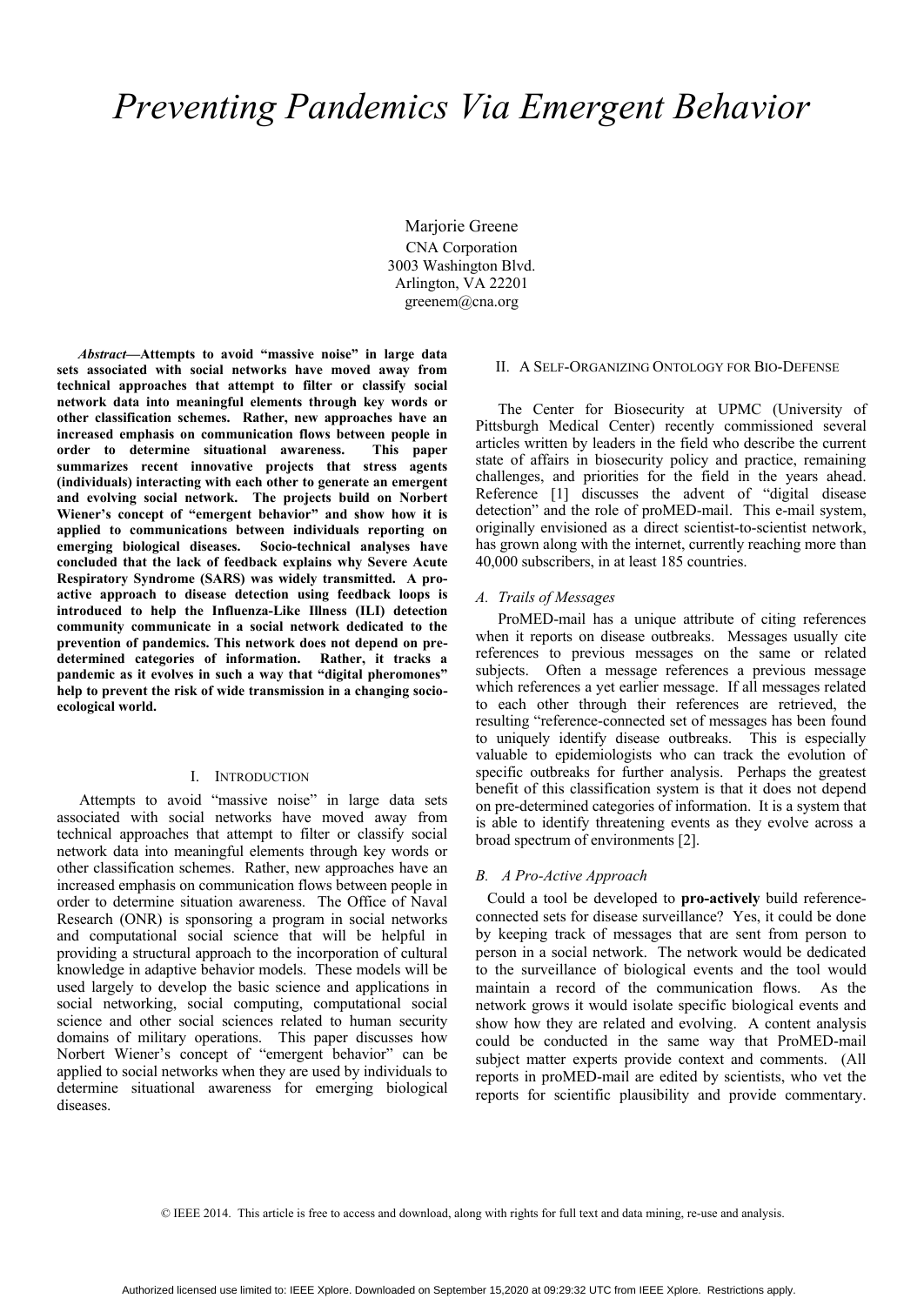The context and comments from the moderators, who are subject matter experts, is a unique feature that many subscribers have noted as especially useful, emphasizing the value of contextualizing raw information.) With the use of such a tool, the digital disease detection community should be able to leverage the potential capability of a social network to provide early warning of a biological threat.

Tracking tools for social media are in their early stages of development and typically use keywords, profiles, and other search techniques to meet various business/marketing objectives. The goal should be to develop a tracking tool for the surveillance of biological threats in real time. ProMEDmail would then determine its utility for early warning as a supplement to its current e-mail-based surveillance system.

### III. NORBERT WIENER'S BREADTH OF INFLUENCE

Vannevar Bush was perhaps the first person to come up with a new way of thinking about searching for information. Influenced in large part by Norbert Wiener, he suggested that an individual's personal information storage and selection system could be based on direct connections between documents instead of the usual connections between index terms and documents. These direct connections were to be stored in the form of trails through the literature. Then at any future time, the individual himself or one of his "friends" could retrieve this trail from document to document without the necessity of describing each document with a set of descriptors or tracing it down through a classification tree. Other scientists in the Technical Information Project at MIT have also suggested grouping scientific papers through "bibliographic coupling", and many projects have been conducted to develop advanced software and algorithms for searching, filtering, and summarizing large volumes of data, imagery, and other information in an environment in which users are linked through interconnected communications networks without the benefit of pre-established criteria for arranging content.

## *A. Communication and Control*

In his book, *Cybernetics,* Norbert Wiener brought the insights and techniques of many disciplines to bear on problems of communications and control. Now well established as a field of study which deals with the role of feedback both in engineering design and in biology, cybernetics can also be applied to many of the approaches to learning and self-organizing systems that are being explored today. More recent studies have also shown that feedback loops are an essential requirement for control when decisions are made during crises. It has been shown that information flows break down with more than three decision-makers in a non-hierarchical organization, and many researchers feel that a clear command structure is still needed for control in collaborative decision making. An example of the importance of feedback loops has been found in socio-technical analyses of the Severe Acute Respiratory Syndrome (SARS) outbreak, where analysts concluded that a lack of feedback explains why

SARS was widely transmitted. (ProMED-mail is credited with the first report of SARS in China on February 10, 2003.)

## *B. Emergent Behavior*

Professor Wiener also discusses another concept in his book That has captured the interest of a multi-disciplinary community. He points out that intercommunication of ants, in which the only means of communication appears to be the sense of smell, seems to lead to a highly standardized course of conduct in which information is conveyed. This led to his conclusion that social animals may have an active, intelligent, flexible means of communication that results in communal information that can be distinguished from the amount of information available to the individual members of the community. An example of this phenomenon, which he called "emergent behavior", is the ant routing algorithm which tells us that when an ant forages for food, it lays pheromones on a trail from source to destination. When it arrives at its destination, it returns to the source following the same path it came from. If other ants have travelled the same path, pheromone value is higher. Similarly, if other ants have not travelled along the path, the pheromone level is lower. If every ant tries to choose the trail that has higher pheromone concentration, eventually the pheromones accumulate when multiple ants use the same path and evaporate when no ant passes. A growing number of research scientists are beginning to explore emergent behavior as an approach to the study of complex adaptive systems which are characterized by "agents" interacting with each other in dynamic, often nonlinear and surprising ways.

## *C. A Next-Generation Research Challenge*

Techniques for understanding how to effectively leverage social behavior in bio-defense are still in their initial stages. Does the social network have an ability to "funnel" information on biological threats without any central control? Would it be possible to combine Dr. Bush's model of "trails of messages" with Norbert Wiener's "emergent behavior" approach to proactively construct paths through social networks to improve biological surveillance? Could a dynamic information retrieval system be based on communications paths and direct connections between individual communicators rather than upon traditional technologies that mechanically or electronically select information from a store? We have an opportunity to address this next-generation research challenge, and this paper suggests the development of a tool to do this as a benefit to society and a contribution to an important security need.

#### IV. BENEFITS

The application of "digital pheromones" that result in trails of messages related to specific biological events has several benefits in addition to providing the ability to identify, analyze, and report potential disease outbreaks as reliably and quickly as possible. They include the following: